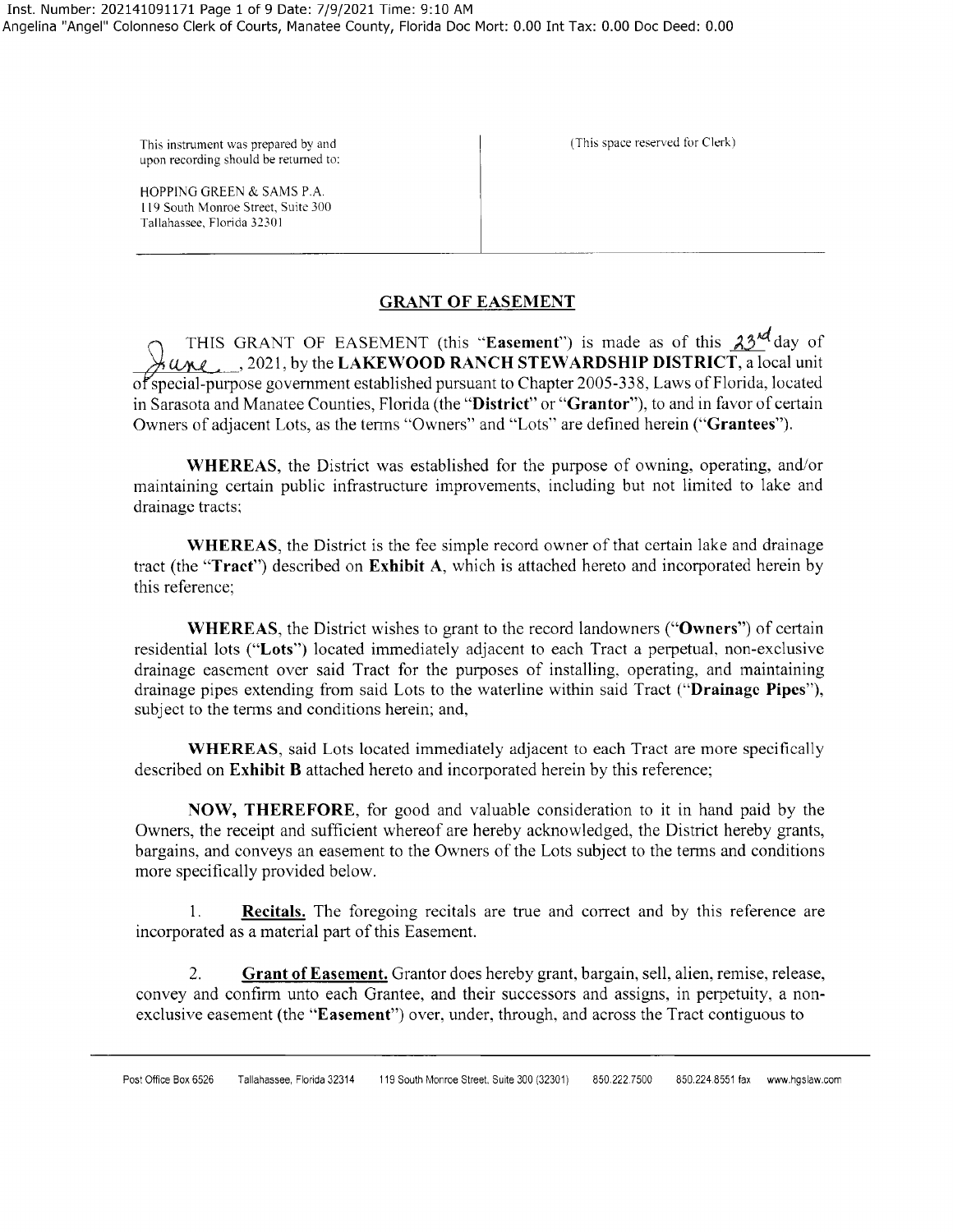each Owner's Lot as described on Exhibit "A" attached hereto (the **"Easement Area"),** to own, access, construct, install, repair, replace, operate and/or maintain Drainage Pipes, together with rights of ingress and egress on and over the Easement Area as necessary for the use and enjoyment ofthe Easement herein granted. Grantees shall at all times construct, install, repair, replace, operate and/or maintain the Drainage Pipes consistent with applicable permits, approvals, and law.

3. **Responsibility for Drainage Pipes.** Grantees shall remain fully responsible for, and shall assume all costs and obligations associated with, the ownership, construction, installation, repair, replacement, operation and/or maintenance of any Drainage Pipes that Grantees choose to install within the Easement Area.

4. **Non-Interference.** Grantees shall not unreasonably interfere with the right of ingress or egress of Grantor, its successors and assigns, or any other party requiring access to the Easement Area or to any property abutting the Easement Area.

5. **Indemnification.** Each Grantee shall indemnify and hold Grantor hannless, as well as all of Grantor's supervisors, staff, agents, and representatives, from and against any claims, losses, or liabilities arising out of or related to that Grantee's ownership, construction, installation, repair, replacement, operation and/or maintenance of any Drainage Pipe that such Grantee chooses to install within the Easement Area.

6. **Damage.** In the event that a Grantee, or its employees, agents, assignees, or contractors cause damage to the Easement Area or any of the improvements located within the Easement Area, or cause damage to Grantor's other property or any improvements located thereon, in the exercise of the easement rights granted herein, that Grantee shall, at its sole cost and expense, commence and diligently pursue the restoration of the same and the improvements so damaged to as nearly as practical to the original condition and grade within thirty (30) days after receiving written notice of the occurrence of any such damage. Further, a Grantee shall allow no lien to attach to the Easement Area or any improvements located on said property or Grantor's other property arising out of work performed by, for, or on behalf of such Grantee. Such Grantee shall pay or transfer to other security all such liens, claims or demands before any action is brought to enforce the same against the Easement Area or Grantor.

7. **Binding Effect.** This Easement and all of the provisions of this Easement shall inure to the benefit of and be binding upon the parties set forth herein and their respective successors and permitted assigns, and the agents, employees, invitees, tenants, subtenants, licensees, lessees, mortgagees in possession and independent contractors thereof, as a covenant running with and binding upon the Easement Area.

8. **Limitations on Governmental Liability.** Nothing in this Easement shall be deemed as a waiver of immunity or limits of liability of the District beyond any statutory limited waiver of immunity or limits of liability which may have been adopted by the Florida Legislature in Section 768.28, *Florida Statutes* or other statute, and nothing in this Easement shall inure to the benefit of any third party for the purpose of allowing any claim which would otherwise be barred under the Doctrine of Sovereign Immunity or by operation of law.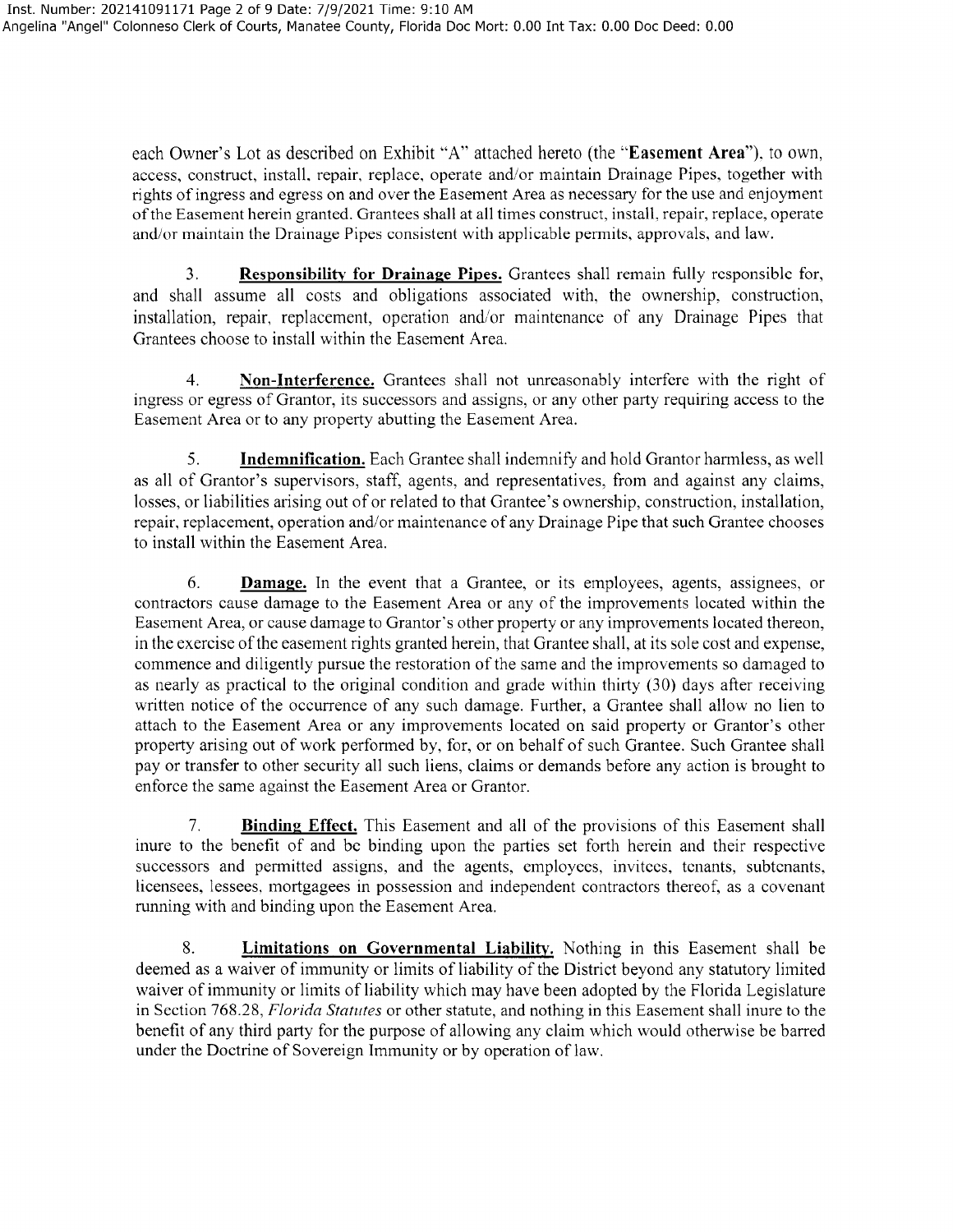9. **PUBLIC RECORDS.** All documents of any kind provided to the District or to District Staff in connection with this Easement may be public records and shall be treated as such in accordance with Florida law.

# */SIGNATURES BEGIN ON THE FOLLOWING PAGE/*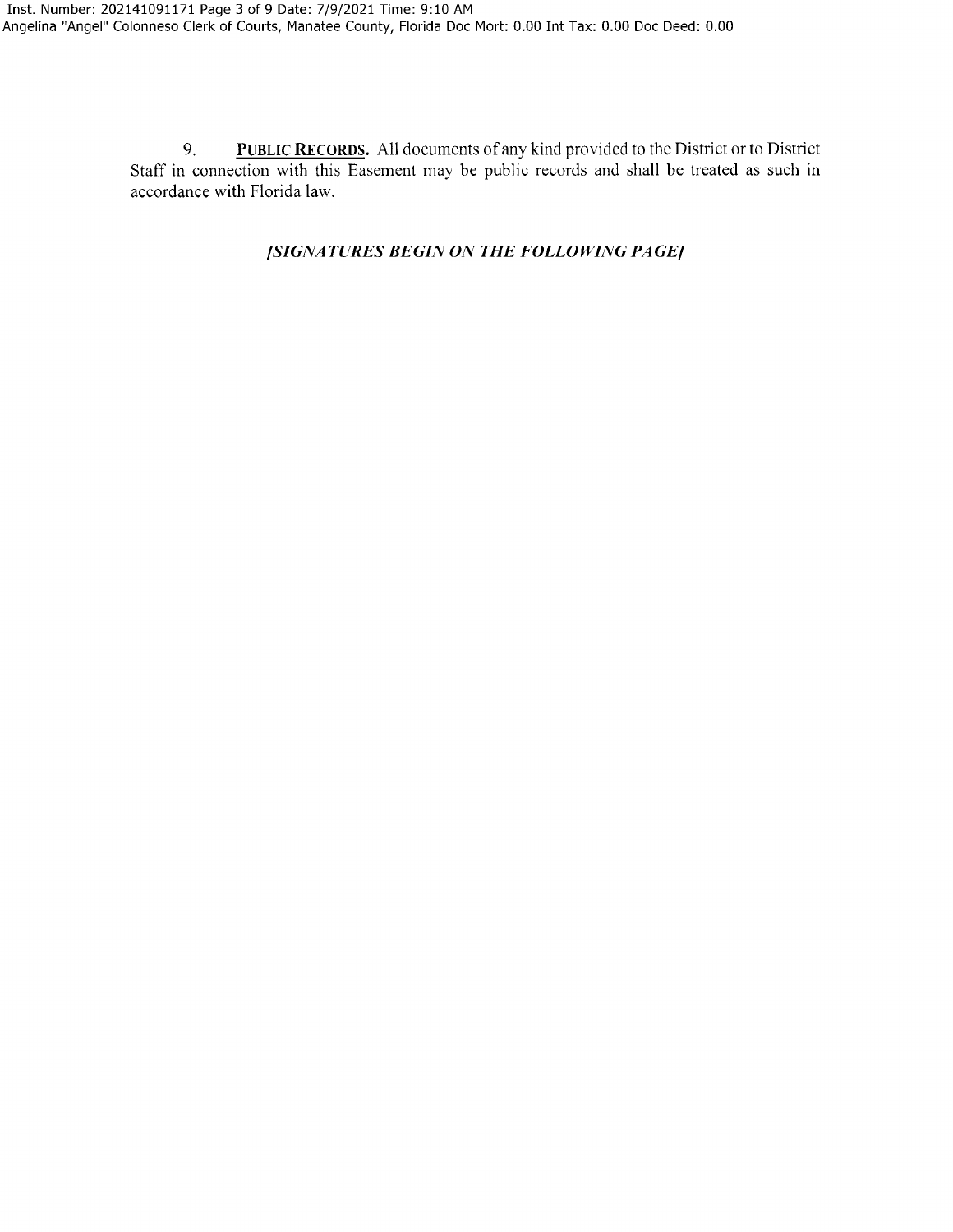IN WITNESS WHEREOF, Grantor has caused this Easement to be executed on the day and year first above written.

**WlTNESSES: LAKEWOOD RANCH STEWARDSHIP** 

Name: **Susan Chaney-Prancevic** By:  $\overline{\phantom{1}}$  By: Name: Tamara Harris - ard of Supervisors

#### **STATE OF FLORIDA COUNTY OF MANATEE**

The foregoing instrument was acknowledged before me by means of  $\mathbb Z$  physical presence or  $\Box$ online notarization, this  $43^{n\ell}$  day of  $J\nu\nu\overline{\nu}$ , 2021, by Rex Jensen as Chairman of the Lakewood Ranch Stewardship District, a local unit of special-purpose government established pursuant to Chapter 2005-338, Laws of Florida, located in Sarasota and Manatee County, Florida, on behalf of said entity, who appeared before me this day in person, and who is either personally known to me, or produced as identification.

<u>Nathlier J Idensen</u><br>NOTARY PUBLIC, STATE OF FLORIDA

**DISTRICT,** a local unit of special-purpose government established pursuant to Chapter 2005-338, Laws of Florida, located in Sarasota

and Manatee County, Florida

**IOTARY SEAL** ~t KATHLEEN J. HORN /~~• **~":i~·,** Notary Public• State of Florida  $My$  Comm. Expires Mar 1, 2023 Bonded throogh National Notary **Assn.**  **Kathleen J. Horn**<br>(Name of Notary Public, Printed, Stamped or Typed as Commissioned)

Note to Examiner: This instrument evidences a conveyance of an interest in unencumbered real estate as a gift and is exempt from Florida documentary stamp tax pursuant to Rule 12B-4.014(2)(a), Florida Administrative Code.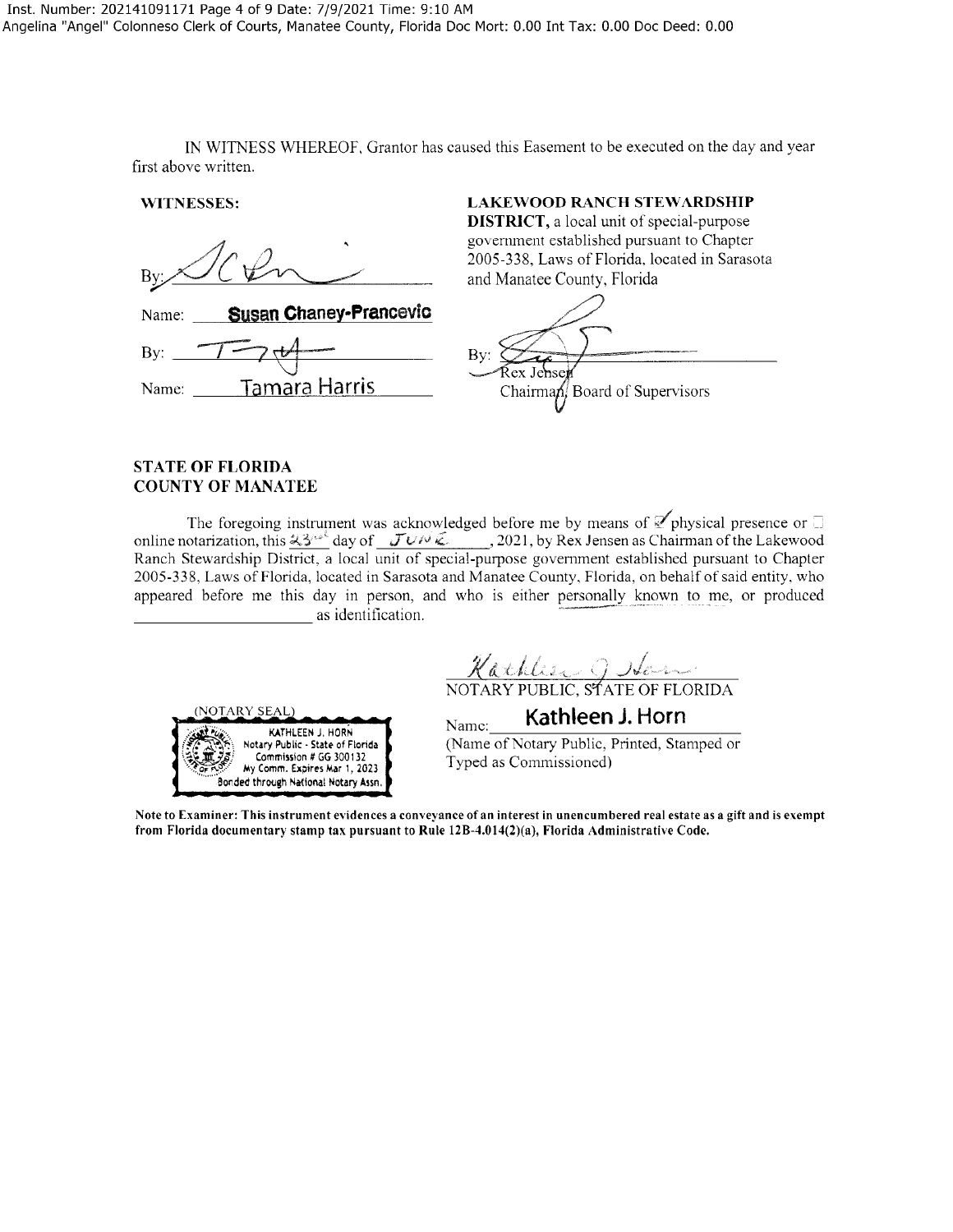#### EXHIBIT A

## LEGAL DESCRIPTION OF THE LAKE AND DRAINAGE TRACTS

Tracts SOOD & 501D, Unit 1, and Tracts 503D & 504D, Unit 2, COUNTRY CLUB EAST AT LAKEWOOD RANCH, Subphase 00, Unit 1 aka Valderrama and Unit 2 aka Leopard Creek, a Subdivision, as per the Plat thereof recorded in Plat Book 51, Pages 163 through 175, of the Public Records of Manatee County, Florida.

Tracts 507D & 508D, Unit 1, Tracts 509D & 510D, Unit 2, and Tracts 511D, 512D, 513D & 514D, Unit 3, COUNTRY CLUB EAST AT LAKEWOOD RANCH, Subphase PP, Unit 1 aka Camargo, Unit 2 aka Hazeltine, Unit 3 aka Royal Valley, a Subdivision, as per the Plat thereof recorded in Plat Book 52, Pages 123 through 142, of the Public Records of Manatee County, Florida.

Tracts 522D, 523D, 524D, 525D & 526D, COUNTRY CLUB EAST AT LAKEWOOD RANCH, Subphase QQ, Unit 1, Phase 1 aka Belleisle, a Subdivision, as per the Plat thereof recorded in Plat Book 54, Pages 130 through 137, of the Public Records of Manatee County, Florida.

Tracts 501D & 502D, COUNTRY CLUB EAST AT LAKEWOOD RANCH, Subphase QQ, Unit 1, Phase 2A aka Belleisle, a Subdivision, as per the Plat thereof recorded in Plat Book 55, Pages 74 through 78, of the Public Records of Manatee County, Florida.

Tracts SOOD, 522D, 523D, 527D & 528D, COUNTRY CLUB EAST AT LAKEWOOD RANCH, Subphase QQ, Unit 1 Phase 2B aka Belleislc, a Subdivision, as per the Plat thereof recorded in Plat Book 54, Pages 195 through 199, of the Public Records of Manatee County, Florida.

Tracts 527D & 528D, COUNTRY CLUB EAST AT LAKEWOOD RANCH, Subphase QQ, Unit 1, Phase 2C aka Belleisle, a Subdivision, as per the Plat thereof recorded in Plat Book 55, Pages 67 through 73, of the Public Records of Manatee County, Florida.

Tracts 516D, 517D & 518D, COUNTRY CLUB EAST AT LAKEWOOD RANCH, Subphase QQ, Unit 2 aka Secret Harbor, a Subdivision, as per the Plat thereof recorded in Plat Book 54, Pages 59 through 64, of the Public Records of Manatee County, Florida.

Tracts SOOD, 501D & 502D, COUNTRY CLUB EAST AT LAKEWOOD RANCH, Subphase **RR,** aka Haddington, a Subdivision, as per the Plat thereof recorded in Plat Book 55, Pages 60 through 66, of the Public Records of Manatee County, Florida.

Tract 500D, COUNTRY CLUB EAST AT LAKEWOOD RANCH, Subphase SS, aka Highlands, a Subdivision, as per the Plat thereof recorded in Plat Book 55, Pages 90 through 94, of the Public Records of Manatee County, Florida.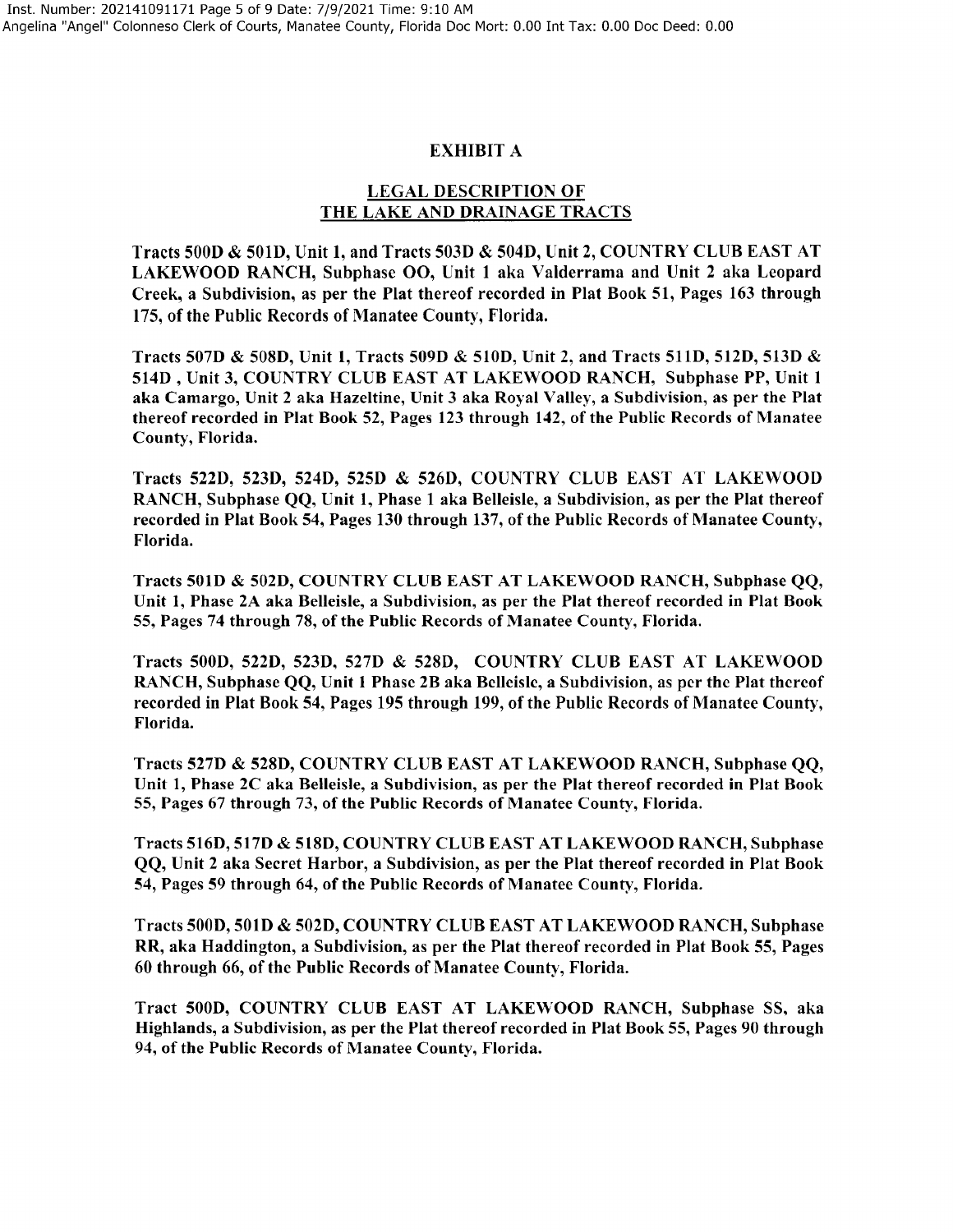Tracts 526D & 531D, COUNTRY CLUB EAST AT LAKEWOOD RANCH, Subphase TT aka Windy Hill, a Subdivision, as per the Plat thereof recorded in Plat Book 56, Pages 20 through 25, of the Public Records of Manatee County, Florida.

Tracts 504D, 505D, 506D & 507D, COUNTRY CLUB EAST AT LAKEWOOD RANCH, Subphase UU, Units **1B** & IC aka Collingtree, a Subdivision, as per the Plat thereof recorded in Plat Book 57, Pages 137 through 145 of the Public Records of Manatee County, Florida.

Tracts 505D, 506D & 507D, COUNTRY CLUB EAST AT LAKEWOOD RANCH, Subphase UU, Unit ID aka Collingtree, a Subdivision, as per the Plat thereof recorded in Plat Book 58, Pages 122 through 128, of the Public Records of Manatee County, Florida.

Tracts 5010 & 5030, COUNTRY CLUB EAST AT LAKEWOOD RANCH, Subphase UU, Unit 2 aka Seacroft, a Subdivision, as per the Plat thereof recorded in Plat Book 57, Pages 102 through 109, of the Public Records of Manatee County, Florida.

Tracts 546D, 547D, 5480, 554D & 5560, COUNTRY CLUB EAST AT LAKEWOOD RANCH, Subphase VV, Unit 2 aka Prestbury, a Subdivision, as per the Plat thereofrecorded in Plat Book 58, Pages 168 through 177, of the Public Records of Manatee County, Florida.

Tracts 5000, 5010, 502D & 5030, COUNTRY CLUB EAST AT LAKEWOOD RANCH, Subphase VV, Unit 1 aka Whittlebury, a Subdivision, as per the Plat thereof recorded in Plat Book 58, Pages 85 through 93, of the Public Records of Manatee County, Florida.

Tracts SOOD & 501D, COUNTRY CLUB EAST AT LAKEWOOD RANCH, Subphase WW, aka Clubside, a Subdivision, as per the Plat thereof recorded in Plat Book 58, Pages 164 through 167, of the Public Records of Manatee County, Florida.

Tracts 5490 & 550D, COUNTRY CLUB EAST AT LAKEWOOD RANCH, Subphase XX aka Hillside, a Subdivision, as per the Plat thereof recorded in Plat Book 59, Pages 99 through 104, of the Public Records of Manatee County, Florida.

Tracts 551D, 552D & 5540, Unit 1, Tracts 553D, 554D, 5550 & 556D, Unit 2, Tracts 556D, 5570, 5580, 559D, 5600, 561D & 5620, Units 3 & 4, COUNTRY CLUB EAST AT LAKEWOOD RANCH, Subphase YY, Unit 1 aka Longcliffe, Unit 2 aka Hawkstone, Units 3 & 4 aka Eaglescliffe, a Subdivision, as per the Plat thereof recorded in Plat Book 60, Pages 141 through 165, of the Public Records of Manatee County, Florida.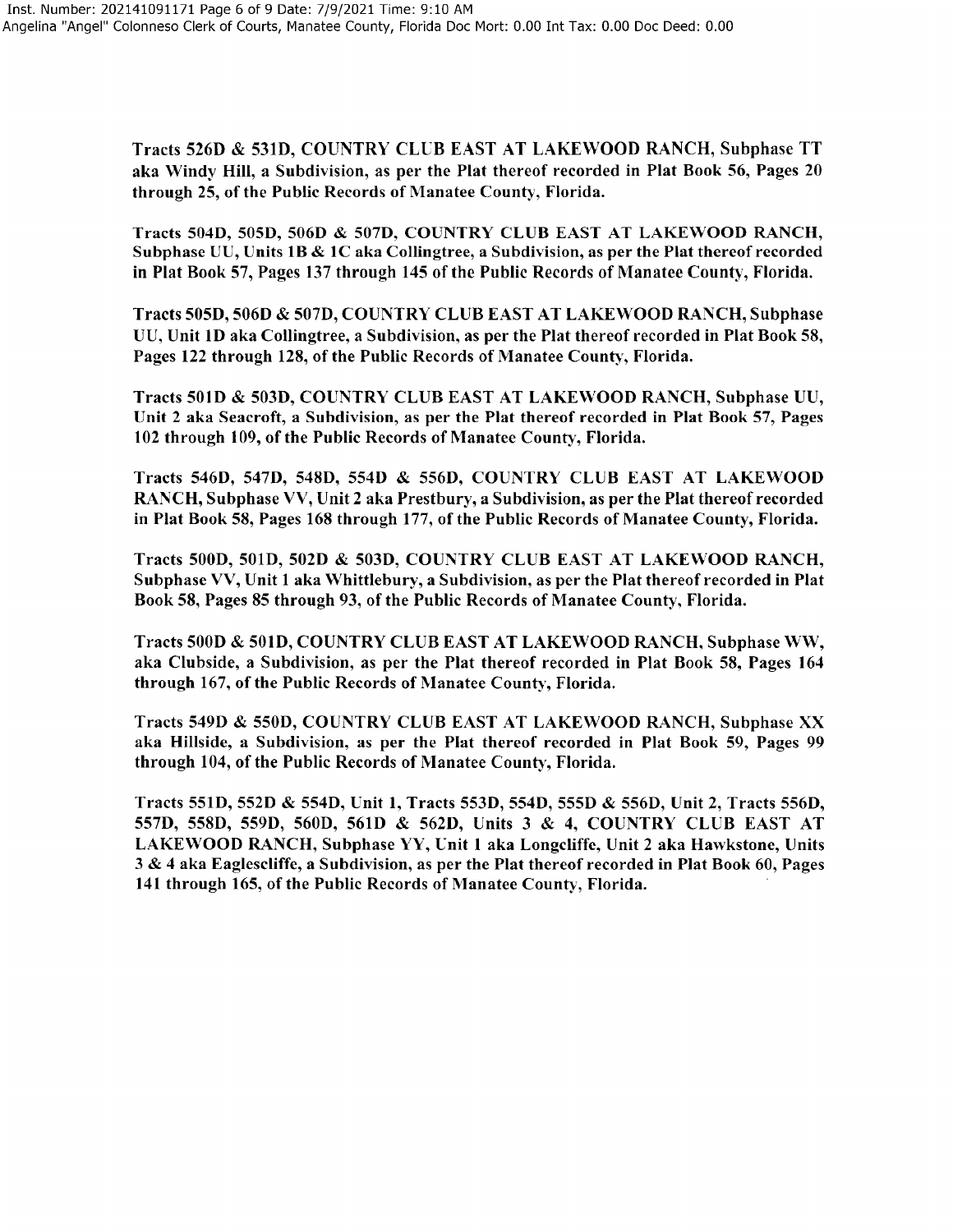## EXHIBIT B

#### ADJACENT RESIDENTIAL LOTS

Lots 6 through 11, Lots 13 through 15, Lots 35 through 41, and Lots 44 through 50, Unit 1, Lots 42 through 45, Lots 61 through 72, and Lots 74 through 81, Unit 2, COUNTRY CLUB EAST AT LAKEWOOD RANCH, Subphase OO, Unit 1 aka Valderrama and Unit 2 aka Leopard Creek, a Subdivision, as per the Plat thereof recorded in Plat Book 51, Pages 163 through 175, of the Public Records of Manatee County, Florida.

Lots 1 through 3, Lots 5 through 8, and Lots 24 through 25, Unit 1, Lots 11 through 22, Lots 25 through 26, and Lots 37 through 41, Unit 2, Lots 8 through 11, Lots 17 through 25, and Lots 34 through 39, Unit 3, COUNTRY CLUB EAST AT LAKEWOOD RANCH, Subphase PP, Unit 1 aka Camargo, Unit 2 aka Hazeltine, Unit 3 aka Royal Valley, a Subdivision, as per the Plat thereof recorded in Plat Book 52, Pages 123 through 142, of the Public Records of Manatee County, Florida.

Lots 51 through 58, Lots 107 through 111, Lots 121 through 122, Lots 127 through 138, Lots 145 through 153 and Lots 168 through 173, COUNTRY CLUB EAST AT LAKEWOOD RANCH, Subphase QQ, Unit 1, Phase 1 aka Belleisle, a Subdivision, as per the Plat thereof recorded in Plat Book 54, Pages 130 through 137, of the Public Records of Manatee County, Florida.

Lots 36 through 39 and Lots 41 through 50, COUNTRY CLUB EAST AT LAKEWOOD RANCH, Subphase OO, Unit 1, Phase 2A aka Belleisle, a Subdivision, as per the Plat thereof recorded in Plat Book 55, Pages 74 through 78, of the Public Records of Manatee County, Florida.

Lots 59 through 78, and Lots 154 through 166, COUNTRY CLUB EAST AT LAKEWOOD RANCH, Subphase QQ, Unit 1 Phase 2B aka Belleisle, a Subdivision, as per the Plat thereof recorded in Plat Book 54, Pages 195 through 199, of the Public Records of Manatee County, Florida.

Lots 79 through 86 and Lots 174 through 188, COUNTRY CLUB EAST AT LAKEWOOD RANCH, Subphase QQ, Unit 1, Phase 2C aka Belleisle, a Subdivision, as per the Plat thereof recorded in Plat Book 55, Pages 67 through 73, of the Public Records of Manatee County, Florida.

Lots 3 through 15, Lots 39 through 47, and Lots 52 through 55, COUNTRY CLUB EAST AT LAKEWOOD RANCH, Subphase QQ, Unit 2 aka Secret Harbor, a Subdivision, as per the Plat thereof recorded in Plat Book 54, Pages 59 through 64, of the Public Records of Manatee County, Florida.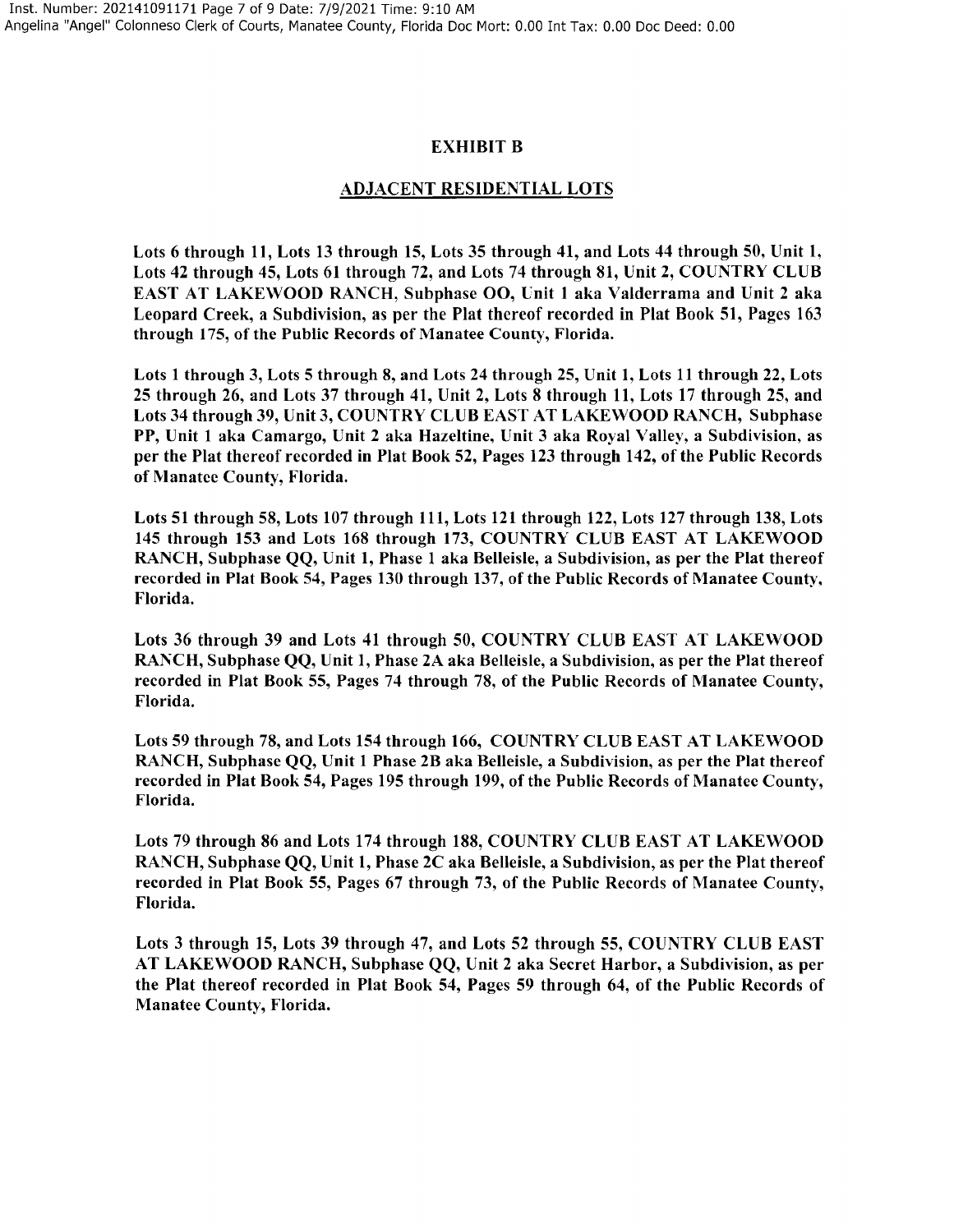Lots 1 through 3, Lots 5 through 10, Lots 12 through 14, Lots 16 through 18, Lots 62 through 63, Lots 66 through 68 and Lots 70 through 72, COUNTRY CLUB EAST AT LAKEWOOD RANCH, Subphase RR, aka Haddington, a Subdivision, as per the Plat thereof recorded in Plat Book 55, Pages 60 through 66, of the Public Records of Manatee County, Florida.

Lots 11 through 22, COUNTRY CLUB EAST AT LAKEWOOD RANCH, Subphase SS, aka Highlands, a Subdivision, as per the Plat thereof recorded in Plat Book 55, Pages 90 through 94, of the Public Records of Manatee County, Florida.

Lots 1 through 17, COUNTRY CLUB EAST AT LAKEWOOD RANCH, Subphase TT aka Windy Hill, a Subdivision, as per the Plat thereof recorded in Plat Book 56, Pages 20 through 25, of the Public Records of Manatee County, Florida.

Lots 1 through 16, Lots 18 through 38, and Lots 40 through 53, COL'NTRY CLUB EAST AT LAKEWOOD RANCH, Subphase UU, Units 1B & 1C aka Collingtree, a Subdivision, as per the Plat thereof recorded in Plat Book 57, Pages 137 through 145 of the Public Records of Manatee County, Florida.

Lots 66 through 80 , Lots 90 through 93, Lots 95 through 101, and Lots 103 through 106, COUNTRY CLUB EAST AT LAKEWOOD RANCH, Subphase UU, Unit 1D aka Collingtree, a Subdivision, as per the Plat thereof recorded in Plat Book 58, Pages 122 through 128, of the Public Records of Manatee County, Florida.

Lots 1 through 15 and Lots 30 through 35, COUNTRY CLUB EAST AT LAKEWOOD RANCH, Subphase UU, Unit 2 aka Seacroft, a Subdivision, as per the Plat thereof recorded in Plat Book 57, Pages 102 through 109, of the Public Records of Manatee County, Florida.

Lots 107 through 113, Lots 115 through 124, Lots 152 through 155, Lots 157 through 159, Lots 161 through 164, Lots 167 through 181, COUNTRY CLUB EAST AT LAKEWOOD RANCH, Subphase VV, Unit 2 aka Prestbury, a Subdivision, as per the Plat thereof recorded in Plat Book 58, Pages 168 through 177, of the Public Records of Manatee County, Florida.

Lots 6 through 35, Lots 51 through 85, and Lots 89 through 106, COUNTRY CLUB EAST AT LAKEWOOD RANCH, Subphase VV, Unit 1 aka Whittlebury, a Subdivision, as per the Plat thereof recorded in Plat Book 58, Pages 85 through 93, of the Public Records of Manatee County, Florida.

Tract 1 and Tract 2, COUNTRY CLUB EAST AT LAKEWOOD RANCH, Subphase WW, aka Clubside, a Subdivision, as per the Plat thereof recorded in Plat Book 58, Pages 164 through 167, of the Public Records of Manatee County, Florida.

Lots 1 through 23, COUNTRY CLUB EAST AT LAKEWOOD RANCH, Subphase XX aka Hillside, a Subdivision, as per the Plat thereof recorded in Plat Book 59, Pages 99 through 104, of the Public Records of Manatee County, Florida.